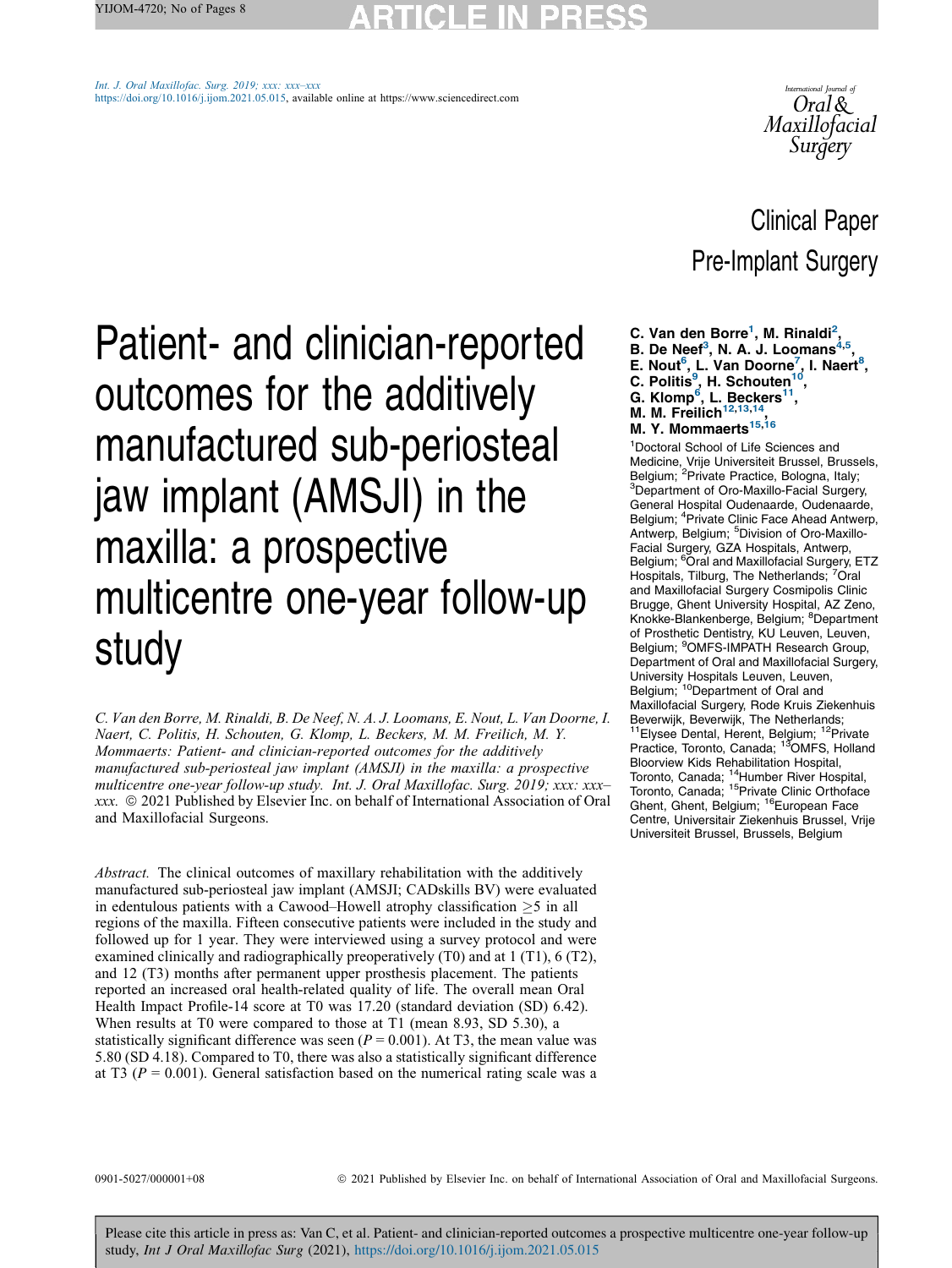# 2 Van den Borre et al.

mean 49.93 at T1, which was less than patient expectation prior to treatment at T0  $(52.13)$ . A higher overall value was seen at T3  $(53.20)$  when compared to T0. Within the constraints of the short follow-up, the AMSJI appears to be a promising tool for patients with extreme jaw atrophy. The high patient expectations were met without complications.

Key words: maxilla; edentulous jaw; sub-periosteal implantation; alveolar bone loss; patient satisfaction.

Accepted for publication 19 May 2021

An implant-retained prosthesis is a commonly used treatment option in the rehabilitation of edentulous patients<sup>1</sup>. [Ad](#page-6-0)vanced resorption of the jawbone may occur, particularly in the maxilla, resulting in insufficient bone width and/or height to allow the placement of endosseous implants.

These patients have traditionally very few rehabilitation options, each associated with risks $^{2,3}$ . The additively [manufactured](#page-6-0) sub-periosteal jaw implant (AMSJI; CADskills BV, Ghent, Belgium) is a con-temporary new alternative<sup>4</sup> [\(](#page-7-0)Fig. 1). The AMSJI revisits the almost 80-year-old concept of sub-periosteal implants and uses the midfacial pillars for fixation with osteosynthesis screws. These pillars do not undergo marked atrophy, and their sufficient thickness ensures primary stability to support the endoprosthesis and exoprosthesis. With the earlier proof-of-concept of the  $AMSJI^5$ , this [made-to-measure](#page-7-0) option provides immediate functional restoration within one intervention.

The efficacy of the AMSJI needs to be proven in long-term prospective registries or observational studies. The aim of this study was to evaluate the clinical efficacy of the maxillary AMSJI treatment protocol after 1 year.

# Patients and methods

A multicentre study was conducted by the International Workgroup on AMSJI. Fifteen Belgian, Dutch, and Italian patients participated and were followed up for 1 year after instalment of the permanent restoration. The inclusion criteria were as follows: all consecutive patients who underwent bilateral AMSJI placement in the maxilla and who themselves and their surgeon agreed to collaborate in the study before their inclusion.

Placement of the AMSJI was performed under local or general anaesthesia based on the technique described by Mommaerts in 20174 . After the surgery, a [temporary](#page-7-0) additively manufactured NextDent prosthesis was positioned in proper occlusion with the lower dental arch. The definitive resto-ration was constructed 2 months later<sup>[4](#page-7-0)</sup>.

### Data collection

Evaluations were performed preoperatively (T0), and at 1 (T1), 6 (T2), and 12 (T3) months after prosthesis installation. A prospective data collection form comprising three sections was used (Supplementary Material). All of the surveys were anonymized using a patient code.

The first section collected general information including the Cawood–Howell grade of atrophy, details of comorbidities, the time of implantation, and general information concerning the surgery.

The second section collected objective data (clinical and radiological) and was completed by the surgeon at fixed intervals. At T0, a check was performed for sinusitis according to the Lanza–Kennedy staging<sup>6</sup> and [radiological](#page-7-0) sinusitis according to the Lund–Mackay computed tomography (CT) staging<sup>7</sup>. The [degree](#page-7-0) of comfort experienced by the patient with their prosthesis (discomfort, speech, and hindrance in maintaining good oral hygiene) was recorded as well. The stability of the endoprosthesis after unmounting the exoprosthesis (overdenture with connecting bar or hybrid fixed full prosthesis) from both the left and right AMSJIs was also evaluated (T1, T2, and T3). The health of the keratinized mucosa around the different posts of the endoprosthesis was also studied over time. Fig. 1 gives



Fig. 1. The AMSJI with double structure (A) and hybrid bridge (B) suprastructure options.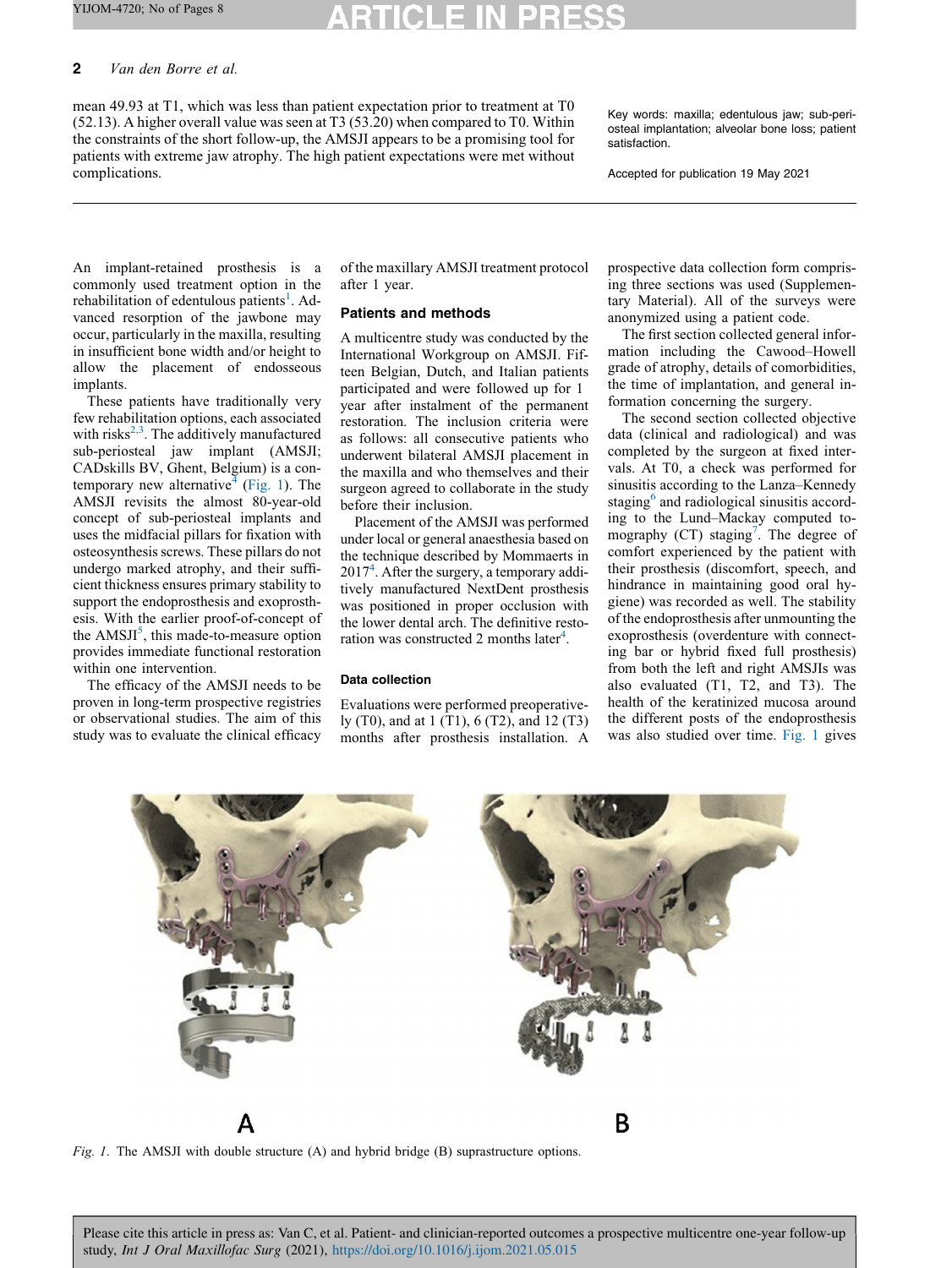# TICLE IN PR

more information concerning the locations of the posts. Complications such as infection, pain, fracture of a post, or the need for urgent removal of any AMSJI or post were recorded as well.

The third section collected subjective data in the form of patient-reported outcome measures (PROMs). These were also collected at T0, T1, T2, and T3. Patients were interviewed using the short form of the Oral Health Impact Profile-14  $(OHIP-14)^8$ , which [comprises](#page-7-0) 14 questions covering functional limitation, physical pain, psychological discomfort, physical disability, psychological disability, social disability, and handicaps. Patient satisfaction was also assessed using numerical rating scales  $(NRS)^9$ ; six [ques](#page-7-0)tions were asked, covering aesthetic benefit, chewing, comfort, phonetics, cleaning, and general satisfaction. At T0, the patient's expectation of the treatment outcome was tested. The result was than compared to those obtained after AMSJI installation at T1, T2, and T3.

#### Interpretation of the objective data

Most of the objective data (Supplementary Material, second section) were collected using a dichotomous table with assigned values of 0 or 1, with 1 being the total score and representing the presence of any sinusitis (radiological and/or clinical) or mobility. The mobility of each AMSJI was tested manually by the clinician after unscrewing the final restoration. The condition of the tissue around the posts (peripost tissue condition) was the only exception. This was graded using a four-point scale ranging from 0 to 3: 0, no inflammation; 1, slight colour change and oedema; 2, redness/glazing; 3, marked redness/inflammation/ulceration.

#### Interpretation of the subjective data

Each question of the OHIP-14 was scored using a five-point scale: 0, never; 1, hardly ever; 2, occasionally; 3, fairly often; 4, very often or every day. The domain scores of the OHIP-14 were obtained by summing the responses to the two corresponding questions, and overall scores were derived by summing the seven domain scores. In total, the score could range from 0 to 56, with domain scores ranging from 0 to 8. The higher the OHIP-14 score, the poorer the oral health-related quality of life (OHRQoL).

The NRS is based on the visual analogue scale (VAS) and aims to quantify characteristics that cannot easily be measured directly. The present study included six questions answered with a NRS on an 11-point scale ranging from '0' representing 'not satisfied at all' to '10' representing 'very satisfied'. A total score was calculated by summing the responses. The total score value could range between 0 and 60, with 60 being the highest possible satisfaction and 0 the very worst.

### Statistical analysis

The data were analysed using IBM SPSS Statistics version 26.0 (IBM Corp., Armonk, NY, USA) for macOS Mojave. The mean and standard deviation (SD) values were calculated for the OHIP-14 scores. The OHIP-14 scores (overall and domain level) of adjacent stages were compared using the Wilcoxon signed-rank test: T0 compared with T1, T1 compared with T2, T2 compared with T3, and T3 compared with T0 to determine critical time intervals. The NRS scores (overall and for each question) were also compared between the time points using the Wilcoxon signed-rank test.

# **Results**

Eight male patients (mean age 57.38 years, SD 8.70 years) and seven female patients (mean age 62.17 years, SD 3.43 years) were followed up for 1 year after receiving their final (exo)prosthesis. In total, 60 surveys were completed and analysed.

# Stability of the endoprosthesis

No mobility of the left or right AMSJI was observed at any time point. The results are presented in Table 1.

Table 1. Stability of the endoprosthesis.

| Time point     | No mobility, $n$ | Mobility ( $>0$ mm), <i>n</i> |
|----------------|------------------|-------------------------------|
| T1             | 30               |                               |
| T <sub>2</sub> | 30               |                               |
| T <sub>3</sub> | 30               |                               |

Mobility reported per unilateral AMSJI ( $n = 30$ ). T1, 1 month after prosthesis installation; T2, 6 months after prosthesis installation; T3, 12 months after prosthesis installation.

|  |  |  |  | Table 2. Clinical and radiological rhinosinusitis. |  |
|--|--|--|--|----------------------------------------------------|--|
|--|--|--|--|----------------------------------------------------|--|

| Time point  |         | Clinical rhinosinusitis | Radiological rhinosinusitis |             |  |
|-------------|---------|-------------------------|-----------------------------|-------------|--|
|             | Present | Not present             | Present                     | Not present |  |
| $_{\rm T0}$ |         |                         |                             |             |  |
| T1          |         |                         |                             |             |  |
| T2          |         | 14                      |                             |             |  |
| T3          |         |                         |                             |             |  |

The presence and/or absence of rhinosinusitis (clinical and radiological) at the different time points. T0, preoperatively; T1, 1 month after prosthesis installation; T2, 6 months after prosthesis installation; T3, 12 months after prosthesis installation.

# Outcomes of AMSJI in the maxilla 3

### Rhinosinusitis

Four patients reported clinical rhinosinusitis according to the Lanza and Kennedy staging $<sup>6</sup>$  at T<sub>0</sub> and at T<sub>1</sub>. [However,](#page-7-0) no</sup> aggravation of the clinical symptoms was reported at T2 or T3. Five patients were found to have radiological rhinosinusitis according to the Lund–Mackay CT stag $ing<sup>7</sup>$  at T0. Four of them were also [diag](#page-7-0)nosed with clinical rhinosinusitis. Both clinical and radiological rhinosinusitis appeared to disappear over time, with one patient reporting sinusitis at T2 and no patients reporting problems at T3. The results are presented in Table 2.

### Reported complication(s)

No complications were reported at any time point, and no post had to be removed because of inflammation, infection, or fracture.

# Peri-post tissue condition

The peri-post tissue condition was measured and analysed based on the four-point scale described above. Mean values were calculated for each post at each time point and these are presented in [Table](#page-3-0) 3. Generally, colour changes and oedema were observed at T1, with reported mean values ranging between 0.00 and 0.53. Posts 3 and 4 were more prone to inflammation at T1, T2, and T3 [\(Fig.](#page-3-0) 2).

# Oral Health Impact Profile-14 results

The overall OHIP-14 score was calculated to provide a general representation at the set time points. A mean value of 17.20 (SD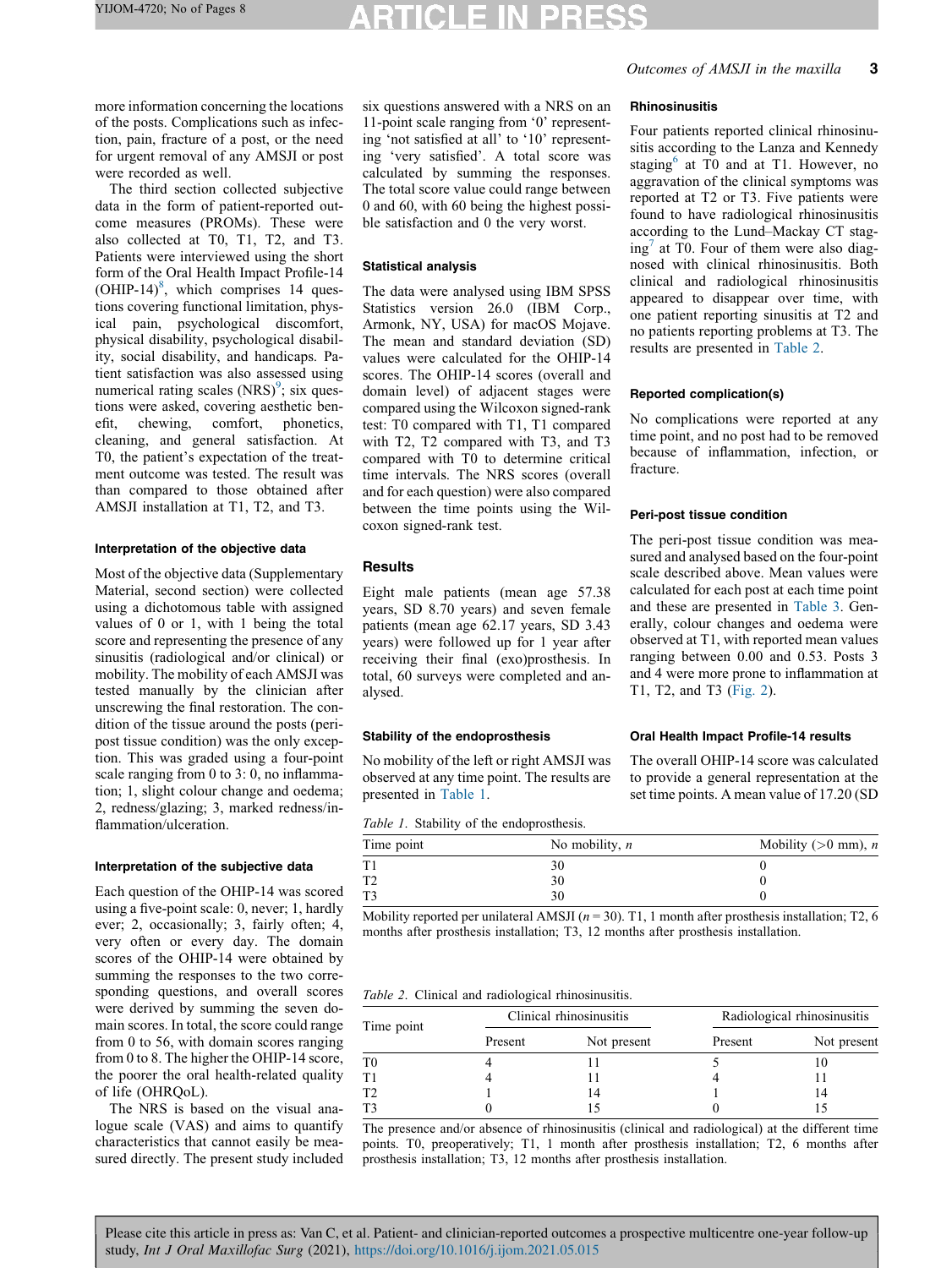# <span id="page-3-0"></span>4 Van den Borre et al.

Table 3. Peri-post tissue condition at each time point: mean scores on a four-point scale.

| Post of the endoprosthesis <sup>a</sup> | Τ1   | T2   |      |
|-----------------------------------------|------|------|------|
|                                         |      |      |      |
| 2                                       | 0.40 | 0.40 | 0.13 |
| 3                                       | 0.53 | 0.53 | 0.40 |
| $\overline{4}$                          | 0.67 | 0.47 | 0.27 |
| 5                                       | 0.33 | 0.27 | 0.13 |
| 6                                       | 0.27 | 0.27 | 0.13 |
| 7                                       | 0.33 | 0.13 | 0.07 |
| 8                                       |      |      |      |

The mean values of the peri-post tissue condition were calculated for each post at each time point. T1, 1 month after prosthesis installation; T2, 6 months after prosthesis installation; T3, 12 months after prosthesis installation. At T1, posts 2 to 7 all showed minor inflammation. This improved, but some redness was still seen at T3 around posts  $3$  and  $4$ .<br><sup>a</sup> All patients had an AMSJI designed with six posts (posts  $2-7$ ). For this reason, no values

could be calculated for posts 1 and 8.

6.42) was calculated at T0, 8.93 (SD 5.30) at T1 ( $P = 0.001$  compared to T0), 7.80 (SD 4.96) at T2, and 5.80 (SD 4.18) at T3  $(P = 0.001$  compared to T0) (Tables 4 and 5). The P-values for the comparisons of OHIP-14 values between the different time points are reported in [Table](#page-4-0) 5. At each successive postoperative time point, the mean score rating decreased, indicating a higher OHRQoL. Each domain was also evaluated separately (Tables 4 and 5). The mean overall OHIP-14 score for all patients at each time point is visually represented in [Fig.](#page-4-0) 3.

# Numerical rating scale results

The NRS questions were presented to all patients at T0, T1, T2, and T3. The patients initially reported a high expectancy of the AMSJI, with a mean score of 52.13 (SD 6.24). At T1, the mean score was 49.93 (SD 4.54). The NRS score increased to 51.20 (SD 3.80) at T2 and 53.20 (SD 3.41) at T3 ([Table](#page-4-0) 6). The Pvalues for the comparisons of NRS values between the different time points are reported in [Table](#page-5-0) 7. The mean overall NRS score for all patients at each time point is visually represented in [Fig.](#page-5-0) 4.

# **Discussion**

Adequate dental articulation is crucial for good quality of life and well-being $10$ . [De](#page-7-0)spite many advances in preventive dentistry, edentulism remains a major public health issue worldwide. One of the main problems with losing teeth is the effect on the alveolar process. The alveolar ridge of



Fig. 2. Left and right AMSJI (endoprosthesis) in frontal and side views, with the numbered posts, the connecting bar structure, and the overdenture (exoprosthesis).

Table 4. Results of the Oral Health Impact Profile-14 (OHIP-14) at the different time points.

|                             | T <sub>0</sub> |           | T1   |      | T <sub>2</sub> |      | T <sub>3</sub> |      |
|-----------------------------|----------------|-----------|------|------|----------------|------|----------------|------|
| Domain                      | Mean           | <b>SD</b> | Mean | SD.  | Mean           | SD.  | Mean           | SD.  |
| Overall OHIP-14             | 17.20          | 6.42      | 8.93 | 5.30 | 7.80           | 4.96 | 5.80           | 4.18 |
| 1. Functional limitation    | 2.80           | 1.52      | 2.00 | 1.36 | 1.53           | 1.19 | 1.20           | 1.08 |
| 2. Physical pain            | 3.27           | 1.52      | 2.07 | 1.44 | 1.53           | 1.19 | 1.20           | 1.01 |
| 3. Psychological discomfort | 1.73           | 2.19      | 0.93 | 1.22 | 1.13           | 1.25 | 0.73           | 1.10 |
| 4. Physical discomfort      | 3.33           | 2.16      | 1.80 | 1.66 | 1.47           | 1.51 | 1.07           | 0.96 |
| 5. Psychological disability | 2.53           | 1.96      | 1.00 | 1.07 | 1.00           | 0.85 | 0.73           | 0.80 |
| 6. Social disability        | 2.20           | 1.90      | 0.47 | 0.92 | 0.47           | 0.83 | 0.53           | 0.92 |
| 7. Handicap                 | 1.33           | 1.63      | 0.67 | 0.98 | 0.67           | 0.98 | 0.33           | 0.72 |

SD, standard deviation; T0, preoperatively; T1, 1 month after prosthesis installation; T2, 6 months after prosthesis installation; T3, 12 months after prosthesis installation. The table reports the overall general values of the OHIP-14 and the values for each domain. At T0, OHIP-14 values were high, with a mean value of 17.20. This value decreased over time, with a mean value of 5.80 at T3, meaning a very high level of satisfaction.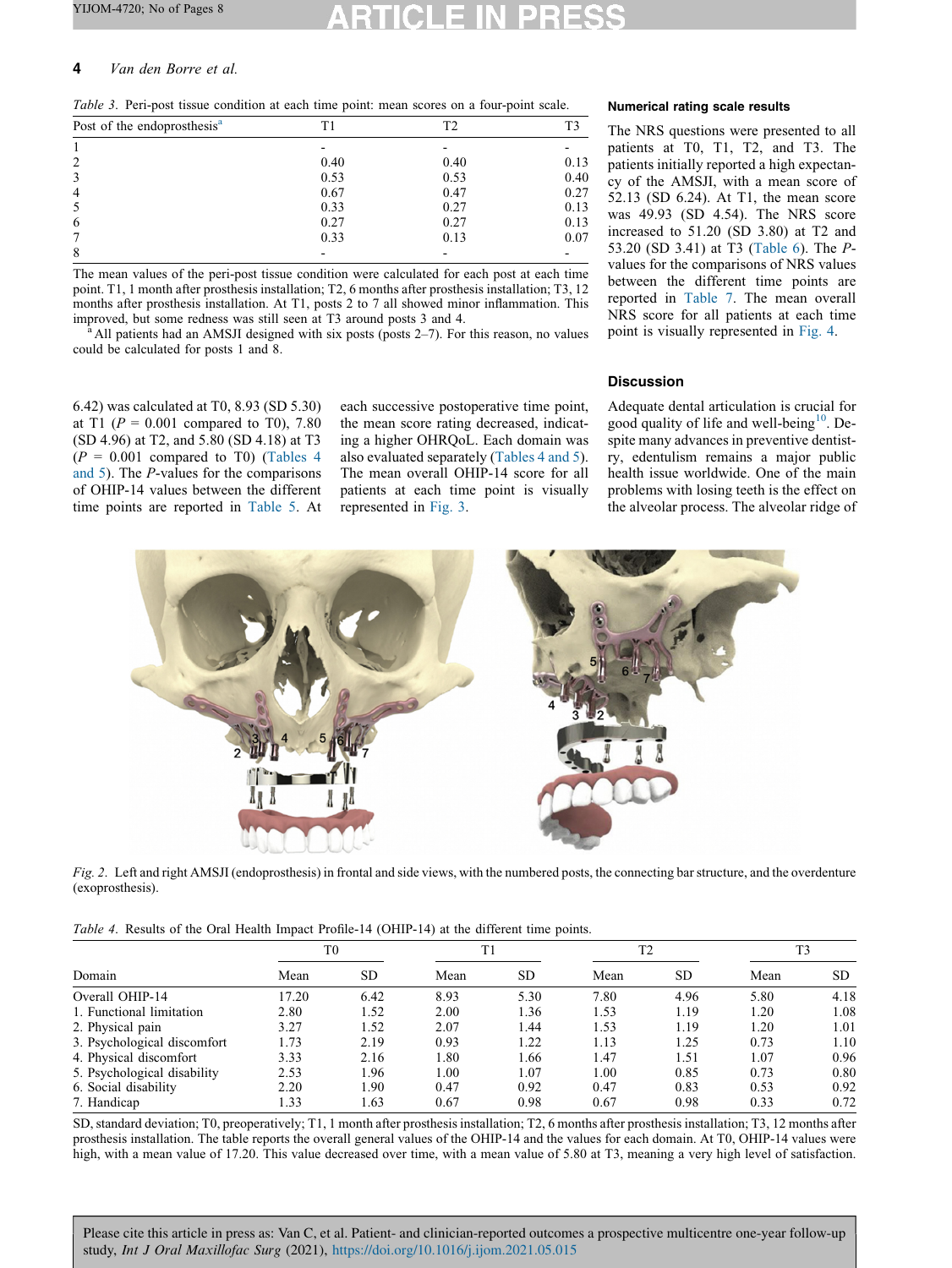# Outcomes of AMSJI in the maxilla 5

<span id="page-4-0"></span>

| Table 5. Significance of differences in Oral Health Impact Profile-14 (OHIP-14) values between the different time points. |  |  |  |  |
|---------------------------------------------------------------------------------------------------------------------------|--|--|--|--|
|---------------------------------------------------------------------------------------------------------------------------|--|--|--|--|

| . .                         |                                                |                                                |                            |                                                |  |
|-----------------------------|------------------------------------------------|------------------------------------------------|----------------------------|------------------------------------------------|--|
| Domain                      | T <sub>0</sub> to T <sub>1</sub><br>$P$ -value | T <sub>1</sub> to T <sub>2</sub><br>$P$ -value | $T2$ to $T3$<br>$P$ -value | T <sub>0</sub> to T <sub>3</sub><br>$P$ -value |  |
| Overall OHIP-14             | $0.001*$                                       | 0.117                                          | $0.005*$                   | $0.001*$                                       |  |
| 1. Functional limitation    | 0.290                                          | 0.121                                          | 0.260                      | $0.018*$                                       |  |
| 2. Physical pain            | $0.044*$                                       | $0.023*$                                       | 0.096                      | $0.002*$                                       |  |
| 3. Psychological discomfort | 0.084                                          | 0.257                                          | $0.034*$                   | 0.071                                          |  |
| 4. Physical discomfort      | $0.004*$                                       | 0.160                                          | 0.161                      | $0.002*$                                       |  |
| 5. Psychological disability | $0.017*$                                       | 1.000                                          | 0.157                      | $0.004*$                                       |  |
| 6. Social disability        | $0.005*$                                       | 1.000                                          | 0.705                      | $0.007*$                                       |  |
| 7. Handicap                 | $0.015*$                                       | 1.000                                          | 0.059                      | $0.028*$                                       |  |
|                             |                                                |                                                |                            |                                                |  |

T0, preoperatively; T1, 1 month after prosthesis installation; T2, 6 months after prosthesis installation; T3, 12 months after prosthesis installation. Statistical analysis: Wilcoxon signed-rank test; IBM SPSS Statistics version 26.0 (IBM Corp., Armonk, NY, USA) for macOS Mojave.



Fig. 3. Visual representation of the mean overall OHIP-14 score for all patients at each time point.

patients who remain edentulous for a long time will become vestigial as a result of bone resorption<sup>1</sup>. [Continuous](#page-6-0) resorption may result in ill-fitting dentures requiring several relining sessions and denture adhesives in an attempt to improve stability during masticatory function and speech.

Patients with extreme jaw atrophy have limited options concerning oral

rehabilitation. Autogenous bone transplantation for the augmentation of the alveolar ridge remains a frequently used method. Mostly, calvarial or iliac bone is used in patients with severe to extreme

Table 6. Results of the numerical rating scale (NRS) for patient satisfaction at the different time points.

|                          |       | T0        |       |           |       | T <sub>2</sub> |       | T <sub>3</sub> |  |
|--------------------------|-------|-----------|-------|-----------|-------|----------------|-------|----------------|--|
| Ouestion                 | Mean  | <b>SD</b> | Mean  | <b>SD</b> | Mean  | <b>SD</b>      | Mean  | SD.            |  |
| Overall NRS              | 52.13 | 6.24      | 49.93 | 4.54      | 51.20 | 3.80           | 53.20 | 3.41           |  |
| 1 (aesthetic benefit)    | 8.67  | 1.11      | 8.27  | 0.96      | 8.53  | 0.74           | 9.00  | 0.65           |  |
| 2 (chewing)              | 8.60  | 1.18      | 8.00  | 1.36      | 8.53  | 0.64           | 8.93  | 0.88           |  |
| 3 (comfort)              | 8.60  | 1.18      | 8.60  | 0.91      | 8.87  | 0.64           | 8.67  | 1.45           |  |
| 4 (phonetics)            | 8.60  | 1.18      | 8.13  | 0.99      | 8.33  | 0.90           | 8.67  | 0.82           |  |
| 5 (cleaning)             | 8.67  | 1.23      | 8.27  | 1.10      | 8.27  | 1.03           | 8.73  | 0.88           |  |
| 6 (general satisfaction) | 9.00  | 0.93      | 8.67  | 0.90      | 8.67  | 0.72           | 9.20  | 0.41           |  |

SD, standard deviation; T0, preoperatively; T1, 1 month after prosthesis installation; T2, 6 months after prosthesis installation; T3, 12 months after prosthesis installation. The mean values for each time point are given. The mean overall NRS value decreased from T0 to T1. However, at T2 the mean value was almost the same as that at T0. T3 showed an even higher mean patient satisfaction value. Mean values are also given for each question separately.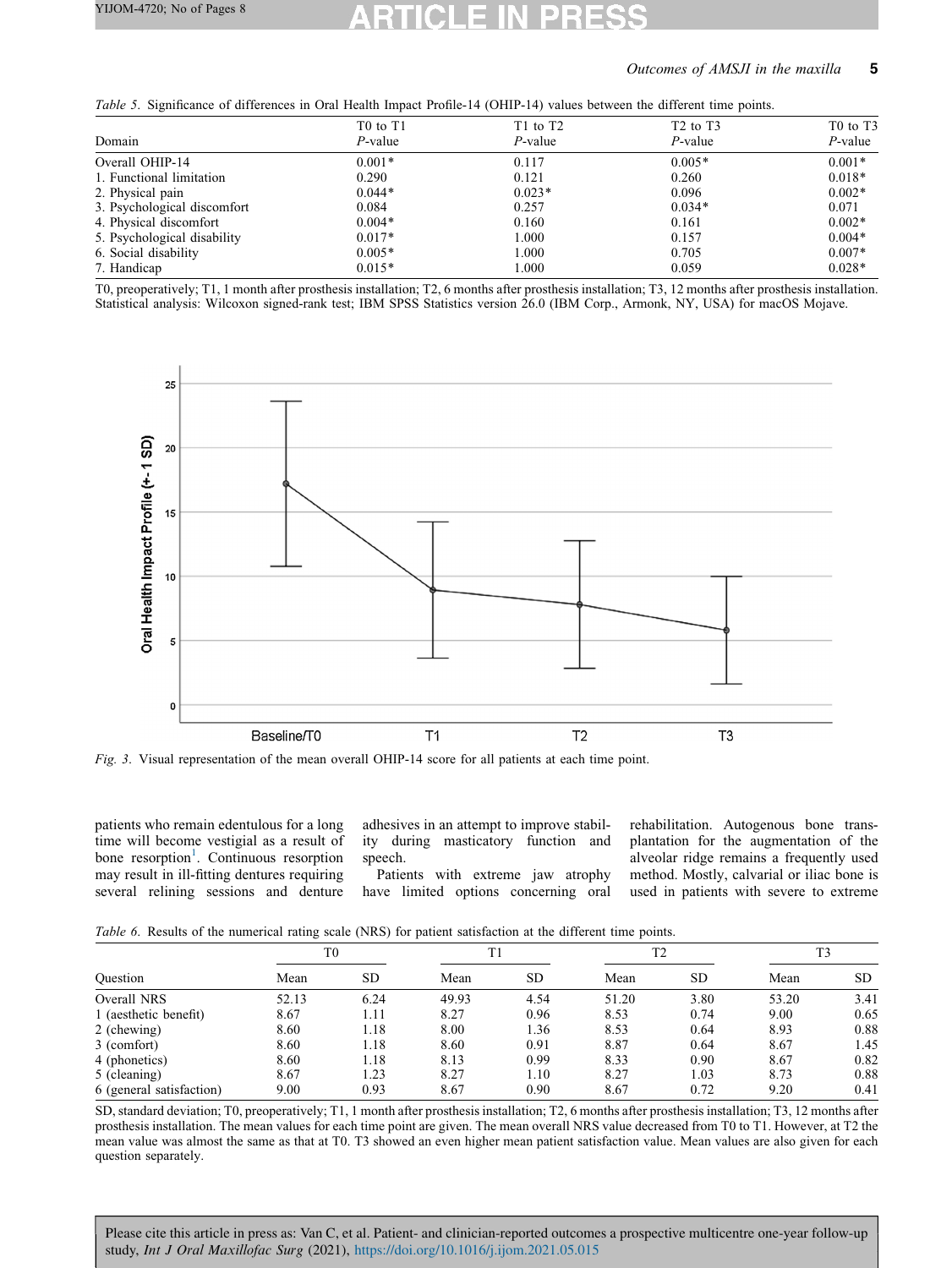# <span id="page-5-0"></span>6 Van den Borre et al.

Table 7. Significance of differences in the mean numerical rating scale (NRS) values for patient satisfaction between the different time points.

| Ouestion                 | T <sub>0</sub> to T <sub>1</sub><br>$P$ -value | $T1$ to $T2$<br>$P$ -value | $T2$ to $T3$<br>$P$ -value | T <sub>0</sub> to T <sub>3</sub><br>$P$ -value |
|--------------------------|------------------------------------------------|----------------------------|----------------------------|------------------------------------------------|
| Overall NRS              | 0.172                                          | 0.208                      | $0.050*$                   | 0.569                                          |
| 1 (aesthetic benefit)    | 0.163                                          | 0.206                      | $0.008*$                   | 0.190                                          |
| 2 (chewing)              | 0.117                                          | 0.167                      | 0.109                      | 0.403                                          |
| 3 (comfort)              | 0.666                                          | 0.340                      | 1.000                      | 0.564                                          |
| 4 (phonetics)            | 0.208                                          | 0.366                      | 0.132                      | 0.856                                          |
| 5 (cleaning)             | 0.271                                          | 0.862                      | 0.083                      | 0.917                                          |
| 6 (general satisfaction) | 0.132                                          | 1.000                      | $0.0050*$                  | 0.439                                          |

T0, preoperatively; T1, 1 month after prosthesis installation; T2, 6 months after prosthesis installation; T3, 12 months after prosthesis installation. Statistical analysis: Wilcoxon signedrank test; IBM SPSS Statistics version 26.0 (IBM Corp., Armonk, NY, USA) for macOS Mojave.

atrophy $10$ . [Wortmann](#page-7-0) et al. evaluated patient satisfaction for both calvarial and iliac bone grafts in 20 patients with a bone height of  $<$ 3 mm in the maxillary sinus area and a bone width of <2 mm in the anterior maxillary area $11$ . A [mean](#page-7-0) VAS score of 93 (out of 100) was achieved for all participants at 12 months after the instalment of their implant-retained maxillary overdenture. The mean OHIP-49NL was 78.80 preoperatively and decreased to 16.00 after treatment. Patient satisfaction with the AMSJI rivals the mean satisfaction value of autologous bone augmentation procedures and has the additional benefit of providing comprehensive reconstructive therapy in only one surgical intervention. Harvesting extraoral bone grafts requires an additional surgery under general anaesthesia, carrying the risk of complications and adverse effects. Although Wortmann et al. reported high satisfaction, several patients reported postoperative infection at the donor site, scar formation, and loss of sensitivity, and three patients reported problems with walking after 1 year<sup>11</sup>. All 15 [AMSJI](#page-7-0) patients in the present study remained complication free at 12 months. Furthermore, the patients did not have to undergo extra implant placement, and immediate mastication was provided.

As another alternative, the flapless placement of mini dental implants with overdenture treatment could be suggested. However, in cases with a high degree of resorption of the maxilla, not even this type of implant can be placed due to a lack of bone. Moreover, several publications have reported high failure rates, especially in the maxilla. This treatment is therefore aimed particularly at medically and financially compromised patients<sup>12,13</sup>

Zygomatic implants may be used as an alternative to bone grafts. Studies have shown that they are more predictable than alveolar crest augmentation techniques using autologous bone<sup>14</sup>. With a [clinical](#page-7-0) survival rate as high as 96.7% (after 36 months of follow-up), zygomatic implants have proven their value in the past<sup>14</sup>; [how](#page-7-0)ever, the success rate has been far less described. If mentioned, success was frequently based on scientific evidence found by researchers and not on the patient's perspective. The few studies that have analysed quality of life have not mentioned any grade of atrophy of the maxilla<sup>14,1</sup> Only subjective classification using 'severe' and 'major' atrophy have been reported to justify the placement of zygoma implants, and thus the conclusions must be interpreted with significant caution. While the use of zygoma implants may be considered for the treatment of the severely resorbed maxilla, the known risks and complications associated with this approach cannot be ignored. Severe rhinosinusitis, infection, and fistula formation may arise, gravely affecting the oral health condition<sup>16</sup> . Zygoma implants should only be placed by well-trained clinicians with extensive experience. When complications arise, zygoma implants can be very difficult to remove and such removals are often accompanied by the loss of a significant amount of bone<sup>15</sup> The latter effect could further compromise



Fig. 4. Visual representation of the mean overall numerical rating scale score for all patients at each time point.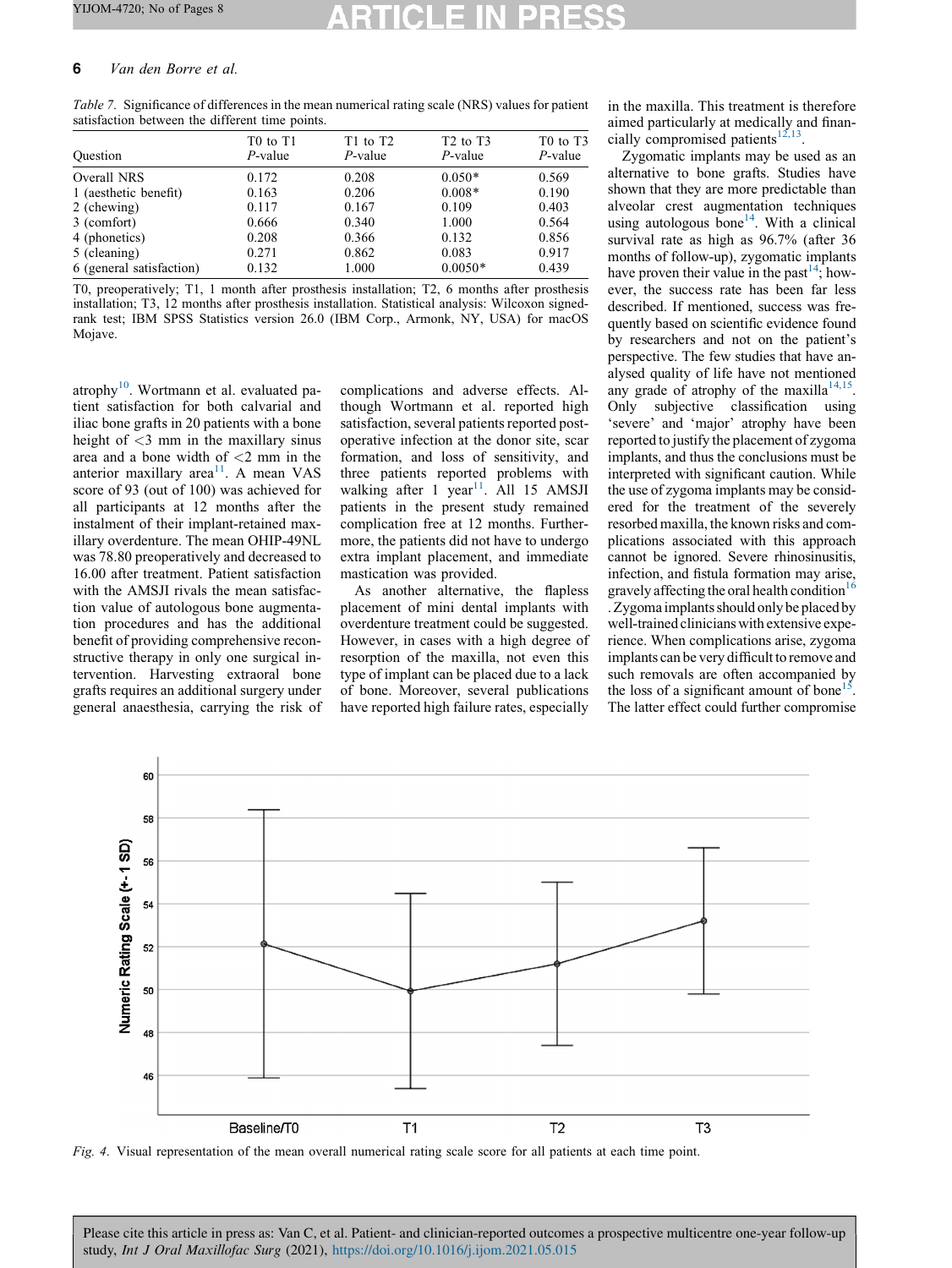# TICLE IN PR

<span id="page-6-0"></span>the patient's health because of the already low volume of bone in the maxilla. Zygomatic implant placement should always be regarded as a major surgical procedure. Furthermore, if removed, the installation can never be reused.

Regarding the AMSJI, a few fail-safes are built into the design $4$ . [Certain](#page-7-0) areas are specifically designed to be weak, facilitating cutting if any of the four arms should show any complication for which removal is necessary. If complete removal of the AMSJI is indicated, a replica can be threedimensionally printed because the STL files are permanently stored in the database.

Patient satisfaction with the AMSJI rivals the mean satisfaction value of autologous bone augmentation procedures. Compared with AMSJI surgery, however, bony reconstruction of the atrophic maxillary crest entails a number of drawbacks, often not fully commented upon in the literature<sup>17</sup>. The [anterior](#page-7-0) iliac crest and the calvaria are preferred regions for har-vesting<sup>18</sup>. [Usually,](#page-7-0) the anterior and premolar zone of the maxilla are broadened with the harvested bone, whilst in the molar zone, sinus floor augmentation is performed<sup>19</sup>. Often, two to three [surgical](#page-7-0) procedures are required, the first being bone harvesting and transplantation and the second being implant placement, with the variable need for a third minor surgery for exposure of the submerged staged implants. Circular bone augmentation necessitates general anaesthesia entailing two operative sites including their potential complications<sup>11,18,20</sup>. Early [resorption](#page-7-0) may result in an unaesthetic and difficult to clean 'stilt house' in the anterior and premolar zone $2^{1,22}$ . Torres et al. [reported](#page-7-0) bone grafting success of 76% following iliac and calvarial bone augmentation in the anterior zone, from 5 to 15 years<sup>23</sup>. Bone loss or resorption are more frequently observed in horizontal augmentations than in vertical augmentations of localized  $defects<sup>24</sup>$ . [Marginal](#page-7-0) bone loss increases over a period of 10 years before reaching a stable value $^{23}$ . Results are [superior](#page-7-0) in the molar zone with sinus augmentation<sup>25</sup> [and](#page-7-0) with calvarial bone as compared to iliac crest bone (11% vs 33% vertical resorption after 19 months on average in mixed mandible and maxillary crestal augmentations). Complications of crestal augmentation (partial and total dehiscence, graft loss) in the anterior zone are to be feared<sup>26–28</sup>. [Schneiderian](#page-7-0) membrane perforation, as well as acute, chronic, and late-onset sinusitis are feared complications with sinus floor augmentation<sup>29</sup>

The provision of conventional endosseous implant therapy, which requires the scope of graft procedures and surgical staging as discussed, usually necessitates that the patient not wear a denture for a considerable period of time, resulting in compromised masticatory function. In some cases, a cemented provisional prosthesis may be placed on provisional implants during the bone healing phase, but this may be limited by the availability of bone<sup>12</sup>. In [contrast,](#page-7-0) the AMSJI can readily be placed in the private clinic, and in medically comprised and/or elderly patients, without having to resort to a hospital, decreasing the burden for society (depending on national healthcare systems). In the case of total loss of an AMSJI, none of the anatomical structures have been damaged. The frame can be printed and if the soft tissues are well healed, the AMSJI can be installed again, whilst reusing the existing suprastructure and denture. This would be impossible in treatments that incorporate zygomatic implants or the All-on-Four concept; with these treatments, the anatomy is unfavourably affected, and suprastructures and dentures would have to be manufactured de novo.

Excellent OHIP-14 scores were obtained for the patients who underwent AMSJI placement in this study. Both the mean overall OHIP-14 score and the mean individual domain scores decreased over time, resulting in an overall mean OHIP score of 5.80 (SD 4.18) at 12 months (T3). Dahl et al. reported an OHIP-14 score of 4.1 in the Norwegian adult population  $(2441 \text{ patients})^{31}$ . That the [AMSJI](#page-7-0) score is only slightly worse in the current study patients could easily be explained by all 15 patients being orally compromised and aware of having very few options for obtaining fixed teeth. Many of them had experienced oral problems in the past, and some had already undergone several surgeries for oral rehabilitation. Their satisfaction with obtaining fixed dentures at the completion of their treatment directly impacted their perceived oral health condition and this explains why they reported a good OHRQoL.

Some patients might have had inaccurate pre-treatment perceptions concerning the AMSJI. At T0, several patients expected an (almost) perfect score based on the NRS. Some found it difficult to see their expectations met at T1.

With severe oral compromise, prospective patients must understand that their situation is extremely complex and difficult to manage. Efficient communication is vital to address their desires and perhaps relay some unrealistic expectations. Fortunately, many patients appreciated the AMSJI, as demonstrated by the increased NRS scores at T2 and T3 compared with that at T1, in most cases even surpassing the preoperative score.

In conclusion, the AMSJI is a valuable new alternative to treat extreme bone atrophy of the upper jaw.

### Funding

None.

# Funding

The authors received no financial support for the research, authorship, and/or publication of this article.

## Competing interests

Prof. Mommaerts declares that he is innovation consultant at CADskills BV. All other authors report no conflict of interest.

### Ethical approval

All procedures in studies involving human participants were performed in accordance with the ethical standards of the institutional and/or national research committee and with the 1964 Declaration of Helsinki and its later amendments or comparable ethical standards. Ethics committee approval was granted on May 5, 2019 (code B.U.N. 143201939806).

#### Patient consent

Informed consent was obtained from all individual participants included in the study.

# Appendix A. Supplementary data

Supplementary material related to this article can be found, in the online version, at doi:[https://doi.org/10.1016/j.ijom.2021.](https://doi.org/10.1016/j.ijom.2021.05.015) [05.015.](https://doi.org/10.1016/j.ijom.2021.05.015)

## **References**

- 1. Laurito D, [Lamazza](http://refhub.elsevier.com/S0901-5027(21)00198-3/sbref0005) L, Spink MJ, De Biase A. [Tissue-supported](http://refhub.elsevier.com/S0901-5027(21)00198-3/sbref0005) dental implant prosthesis [\(overdenture\):](http://refhub.elsevier.com/S0901-5027(21)00198-3/sbref0005) the search for the ideal protocol. A [literature](http://refhub.elsevier.com/S0901-5027(21)00198-3/sbref0005) review. Ann Stomatol [\(Roma\)](http://refhub.elsevier.com/S0901-5027(21)00198-3/sbref0005) 2012;3:2–10.
- 2. Sakkas A, Wilde F, Heufelder M, Winter K, Schramm A. Autogenous bone grafts in oral implantology—is it still a ''gold standard''? A consecutive review of 279 patients with 456 clinical procedures. Int J Implant Dent 2017;3:23–40. [http://dx.doi.org/10.1186/](http://dx.doi.org/10.1186/s40729-017-0084-4) [s40729-017-0084-4.](http://dx.doi.org/10.1186/s40729-017-0084-4)